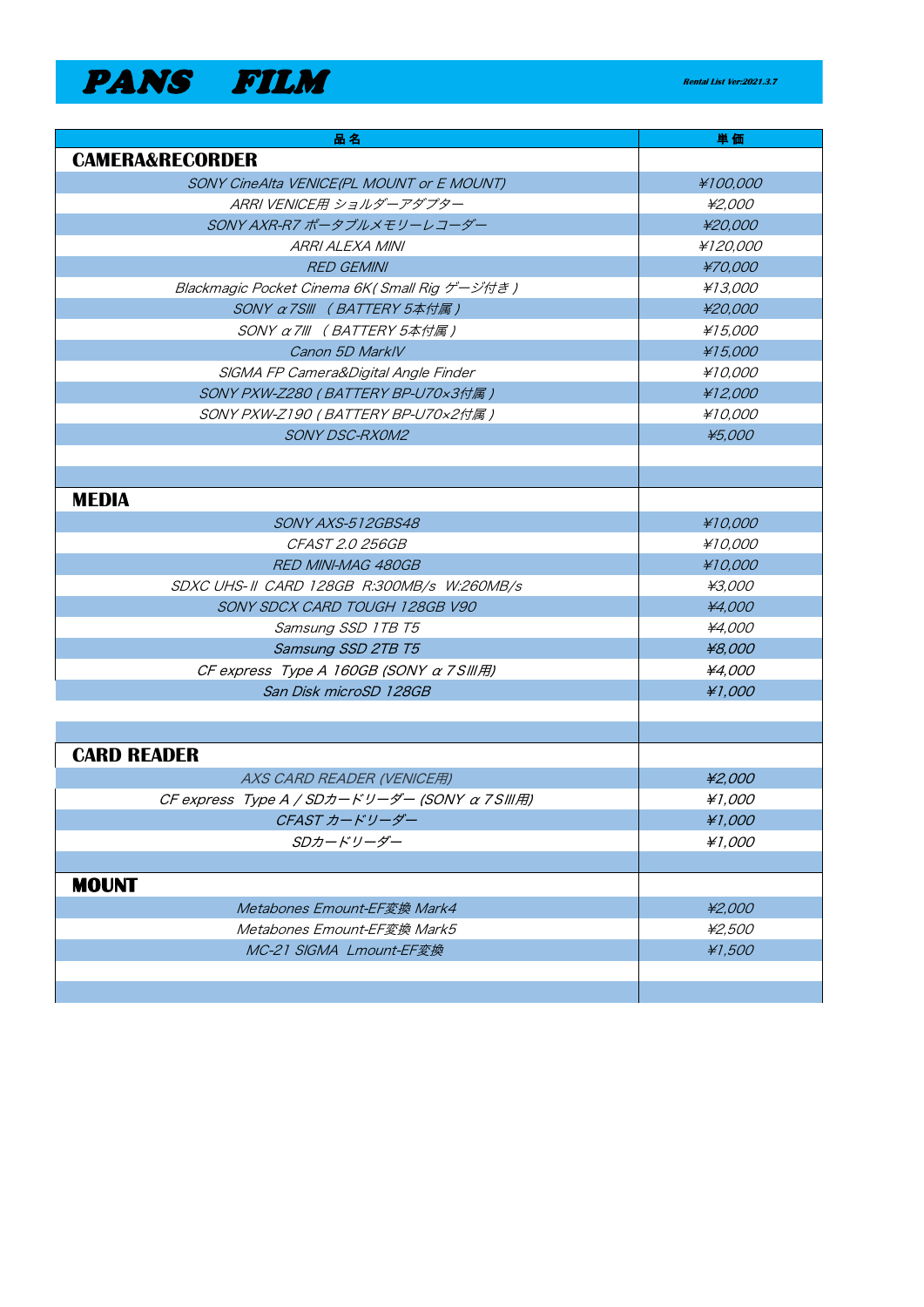| <b>LENS</b>                                         |         |
|-----------------------------------------------------|---------|
| Atlas anamorphic 32mm T2 ( *PL or EF対応可)            | ¥15,000 |
| Atlas anamorphic 40mm T2 ( *PL or EF対応可)            | ¥15,000 |
| Atlas anamorphic 50mm T2 ( *PL or EF対応可)            | ¥15,000 |
| Atlas anamorphic 65mm T2 ( *PL or EF対応可)            | ¥15,000 |
| Atlas anamorphic 80mm T2 ( $*PL$ or EF対応可)          | ¥15,000 |
| Atlas anamorphic 100mm T2 ( $*PL$ or EF対応可)         | ¥15,000 |
| Atlas anamorphic LF Extender × 1.6 ( * PL MOUNT のみ) | ¥5,000  |
|                                                     |         |
|                                                     |         |
| <b>E MOUNT</b>                                      |         |
| Carl Zeiss Loxia 21mm F2.8 Focus Gear付き Filter径82mm | ¥4,000  |
| Carl Zeiss Loxia 25mm F2.4 Focus Gear付き Filter径82mm | ¥4,000  |
| Carl Zeiss Loxia 35mm F2 Focus Gear付き Filter径82mm   | ¥4,000  |
| Carl Zeiss Loxia 50mm F2 Focus Gear付き Filter径82mm   | ¥4,000  |
| Carl Zeiss Loxia 85mm F2.4 Focus Gear付き Filter径82mm | ¥4,000  |
|                                                     |         |
| SONY Gmaster 16-35mm F2.8 Focus Gear付き Filter径82mm  | ¥4,000  |
| SONY Gmaster 24-70mm F2.8 Focus Gear付き Filter径82mm  | ¥4,000  |
| SONY Gmaster 70-200mm F2.8 Focus Gear付き Filter径82mm | ¥4,000  |
|                                                     |         |
|                                                     |         |
|                                                     |         |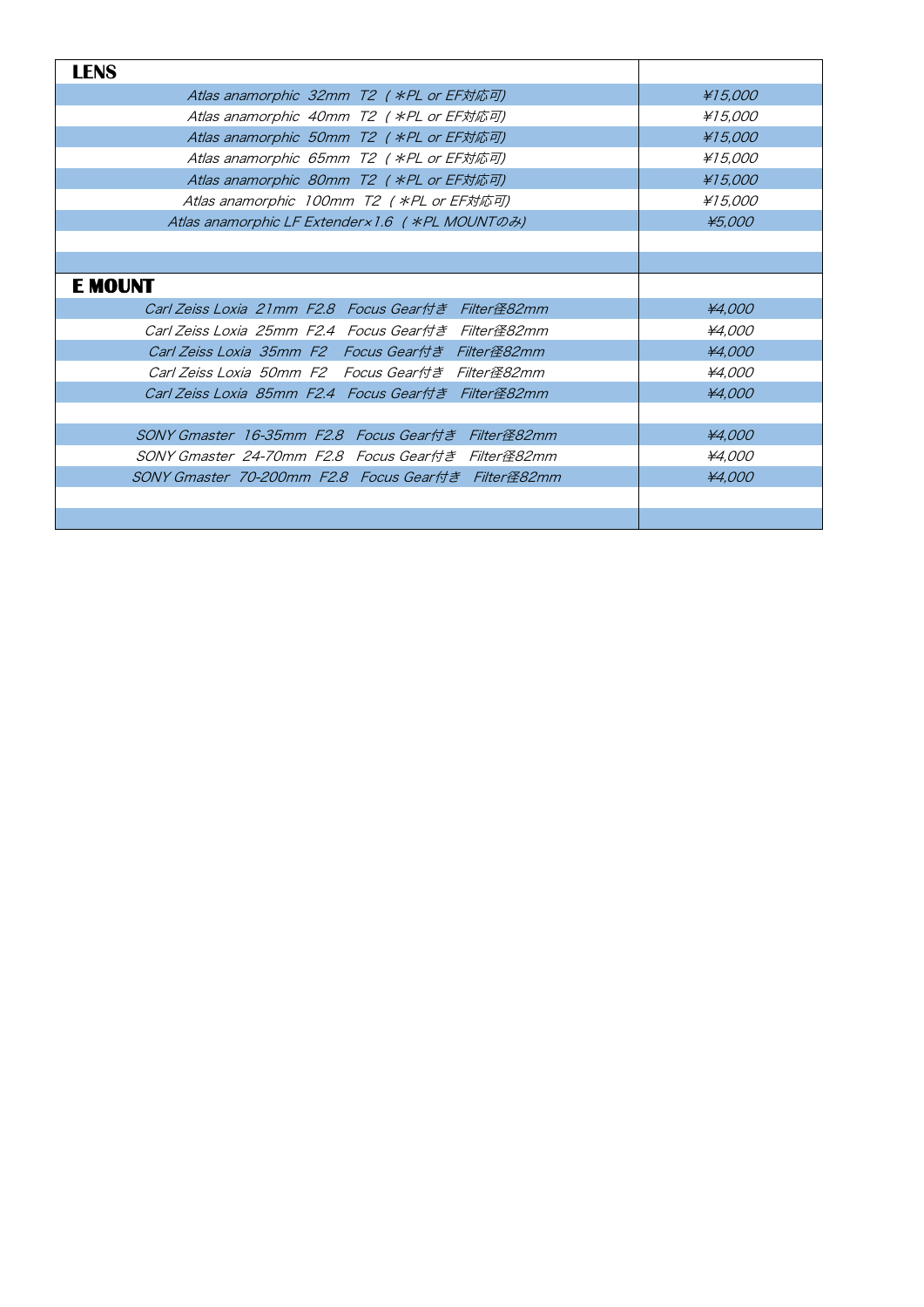| LEICA R ELMARIT-R 19mm F2.8 Focus Gear付き Filter径82mm<br>LEICA R ELMARIT-R 24mm F2.8 Focus Gear付き Filter径82mm<br>LEICA R ELMARIT-R 28mm F2.8 Focus Gear付き Filter径82mm<br>LEICA R ELMARIT-R 35mm F1.4 Focus Gear付き Filter径82mm<br>LEICA R ELMARIT-R 50mm F1.4 Focus Gear付き Filter径82mm<br>LEICA R ELMARIT-R  60mm Macro  F1.4  Focus Gear付き  Filter径82mm<br>LEICA R ELMARIT-R 80mm F1.4 Focus Gear付き Filter径82mm<br>LEICA R ELMARIT-R 135mm F1.4 Focus Gear付き Filter径82mm<br>LEICA R ELMARIT-R 180mm F2.8 Focus Gear付き Filter径82mm<br>LEICA R ELMARIT-R 19 24 28 35 50 60 80 135 180mm<br>Canon 24mm F1.4L Focus Gear付き Filter径82mm<br>Canon 35mm F1.4L Focus Gear付き Filter径82mm<br>Canon 50mm F1.2L Focus Gear付き Filter径82mm<br>Canon 85mm F1.2L Focus Gear付き Filter径82mm<br>Canon 135mm F2L Focus Gear付き Filter径82mm<br>Canon 16-35mm F2.8L Focus Gear付き Filter径82mm<br>Canon 24-70mm F2.8L Focus Gear付き Filter径82mm<br>Canon 70-200mm F2.8L Focus Gear付き Filter径82mm<br>Canon エクステンダー×1.4<br>Canon エクステンダー×2.0<br>Carl Zeiss Otus 28mm F1.4 Focus Gear付き Filter径95mm<br>Carl Zeiss Otus 55mm F1.4 Focus Gear付き Filter径95mm<br>Carl Zeiss Otus 85mm F1.4 Focus Gear付き Filter径95mm<br>Contax 21mm F2.8 Focus Gear付き Filter径82mm<br>Contax 25mm F2.8 Focus Gear付き Filter径82mm<br>Contax 28mm F2.8 Focus Gear付き Filter径82mm<br>Contax 35mm F2.8 Focus Gear付き Filter径82mm<br>Voigtlander 40mm F2 Filter径82mm<br>Contax 50mm F1.4 Focus Gear付き Filter径82mm<br>Contax 60mm F2.8 Macro 1:2 Filter径82mm<br>Contax 85mm F1.4 Focus Gear付き Filter径82mm<br>Contax 100mm F2 Focus Gear付き Filter径82mm<br>Contax 135mm F2 Focus Gear付き Filter82mm<br>Contax 180mm F2.8 Focus Gear付き Filter82mm | ¥5,000<br>¥5,000<br>¥5,000<br>¥5,000<br>¥5,000<br>¥5,000<br>¥5,000<br>¥5,000<br>¥5,000<br>¥33,000<br>¥4,000<br>¥4,000<br>¥4,000<br>¥4,000<br>¥4,000<br>¥4,000 |
|----------------------------------------------------------------------------------------------------------------------------------------------------------------------------------------------------------------------------------------------------------------------------------------------------------------------------------------------------------------------------------------------------------------------------------------------------------------------------------------------------------------------------------------------------------------------------------------------------------------------------------------------------------------------------------------------------------------------------------------------------------------------------------------------------------------------------------------------------------------------------------------------------------------------------------------------------------------------------------------------------------------------------------------------------------------------------------------------------------------------------------------------------------------------------------------------------------------------------------------------------------------------------------------------------------------------------------------------------------------------------------------------------------------------------------------------------------------------------------------------------------------------------------------------------------------------------------------------------------------------------------------------------------------------------------|---------------------------------------------------------------------------------------------------------------------------------------------------------------|
|                                                                                                                                                                                                                                                                                                                                                                                                                                                                                                                                                                                                                                                                                                                                                                                                                                                                                                                                                                                                                                                                                                                                                                                                                                                                                                                                                                                                                                                                                                                                                                                                                                                                                  |                                                                                                                                                               |
|                                                                                                                                                                                                                                                                                                                                                                                                                                                                                                                                                                                                                                                                                                                                                                                                                                                                                                                                                                                                                                                                                                                                                                                                                                                                                                                                                                                                                                                                                                                                                                                                                                                                                  |                                                                                                                                                               |
|                                                                                                                                                                                                                                                                                                                                                                                                                                                                                                                                                                                                                                                                                                                                                                                                                                                                                                                                                                                                                                                                                                                                                                                                                                                                                                                                                                                                                                                                                                                                                                                                                                                                                  |                                                                                                                                                               |
|                                                                                                                                                                                                                                                                                                                                                                                                                                                                                                                                                                                                                                                                                                                                                                                                                                                                                                                                                                                                                                                                                                                                                                                                                                                                                                                                                                                                                                                                                                                                                                                                                                                                                  |                                                                                                                                                               |
|                                                                                                                                                                                                                                                                                                                                                                                                                                                                                                                                                                                                                                                                                                                                                                                                                                                                                                                                                                                                                                                                                                                                                                                                                                                                                                                                                                                                                                                                                                                                                                                                                                                                                  |                                                                                                                                                               |
|                                                                                                                                                                                                                                                                                                                                                                                                                                                                                                                                                                                                                                                                                                                                                                                                                                                                                                                                                                                                                                                                                                                                                                                                                                                                                                                                                                                                                                                                                                                                                                                                                                                                                  |                                                                                                                                                               |
|                                                                                                                                                                                                                                                                                                                                                                                                                                                                                                                                                                                                                                                                                                                                                                                                                                                                                                                                                                                                                                                                                                                                                                                                                                                                                                                                                                                                                                                                                                                                                                                                                                                                                  |                                                                                                                                                               |
|                                                                                                                                                                                                                                                                                                                                                                                                                                                                                                                                                                                                                                                                                                                                                                                                                                                                                                                                                                                                                                                                                                                                                                                                                                                                                                                                                                                                                                                                                                                                                                                                                                                                                  |                                                                                                                                                               |
|                                                                                                                                                                                                                                                                                                                                                                                                                                                                                                                                                                                                                                                                                                                                                                                                                                                                                                                                                                                                                                                                                                                                                                                                                                                                                                                                                                                                                                                                                                                                                                                                                                                                                  |                                                                                                                                                               |
|                                                                                                                                                                                                                                                                                                                                                                                                                                                                                                                                                                                                                                                                                                                                                                                                                                                                                                                                                                                                                                                                                                                                                                                                                                                                                                                                                                                                                                                                                                                                                                                                                                                                                  |                                                                                                                                                               |
|                                                                                                                                                                                                                                                                                                                                                                                                                                                                                                                                                                                                                                                                                                                                                                                                                                                                                                                                                                                                                                                                                                                                                                                                                                                                                                                                                                                                                                                                                                                                                                                                                                                                                  |                                                                                                                                                               |
|                                                                                                                                                                                                                                                                                                                                                                                                                                                                                                                                                                                                                                                                                                                                                                                                                                                                                                                                                                                                                                                                                                                                                                                                                                                                                                                                                                                                                                                                                                                                                                                                                                                                                  |                                                                                                                                                               |
|                                                                                                                                                                                                                                                                                                                                                                                                                                                                                                                                                                                                                                                                                                                                                                                                                                                                                                                                                                                                                                                                                                                                                                                                                                                                                                                                                                                                                                                                                                                                                                                                                                                                                  |                                                                                                                                                               |
|                                                                                                                                                                                                                                                                                                                                                                                                                                                                                                                                                                                                                                                                                                                                                                                                                                                                                                                                                                                                                                                                                                                                                                                                                                                                                                                                                                                                                                                                                                                                                                                                                                                                                  |                                                                                                                                                               |
|                                                                                                                                                                                                                                                                                                                                                                                                                                                                                                                                                                                                                                                                                                                                                                                                                                                                                                                                                                                                                                                                                                                                                                                                                                                                                                                                                                                                                                                                                                                                                                                                                                                                                  |                                                                                                                                                               |
|                                                                                                                                                                                                                                                                                                                                                                                                                                                                                                                                                                                                                                                                                                                                                                                                                                                                                                                                                                                                                                                                                                                                                                                                                                                                                                                                                                                                                                                                                                                                                                                                                                                                                  |                                                                                                                                                               |
|                                                                                                                                                                                                                                                                                                                                                                                                                                                                                                                                                                                                                                                                                                                                                                                                                                                                                                                                                                                                                                                                                                                                                                                                                                                                                                                                                                                                                                                                                                                                                                                                                                                                                  |                                                                                                                                                               |
|                                                                                                                                                                                                                                                                                                                                                                                                                                                                                                                                                                                                                                                                                                                                                                                                                                                                                                                                                                                                                                                                                                                                                                                                                                                                                                                                                                                                                                                                                                                                                                                                                                                                                  |                                                                                                                                                               |
|                                                                                                                                                                                                                                                                                                                                                                                                                                                                                                                                                                                                                                                                                                                                                                                                                                                                                                                                                                                                                                                                                                                                                                                                                                                                                                                                                                                                                                                                                                                                                                                                                                                                                  | ¥4,000                                                                                                                                                        |
|                                                                                                                                                                                                                                                                                                                                                                                                                                                                                                                                                                                                                                                                                                                                                                                                                                                                                                                                                                                                                                                                                                                                                                                                                                                                                                                                                                                                                                                                                                                                                                                                                                                                                  | <i>¥4,000</i>                                                                                                                                                 |
|                                                                                                                                                                                                                                                                                                                                                                                                                                                                                                                                                                                                                                                                                                                                                                                                                                                                                                                                                                                                                                                                                                                                                                                                                                                                                                                                                                                                                                                                                                                                                                                                                                                                                  | ¥2,000                                                                                                                                                        |
|                                                                                                                                                                                                                                                                                                                                                                                                                                                                                                                                                                                                                                                                                                                                                                                                                                                                                                                                                                                                                                                                                                                                                                                                                                                                                                                                                                                                                                                                                                                                                                                                                                                                                  | ¥2,000                                                                                                                                                        |
|                                                                                                                                                                                                                                                                                                                                                                                                                                                                                                                                                                                                                                                                                                                                                                                                                                                                                                                                                                                                                                                                                                                                                                                                                                                                                                                                                                                                                                                                                                                                                                                                                                                                                  |                                                                                                                                                               |
|                                                                                                                                                                                                                                                                                                                                                                                                                                                                                                                                                                                                                                                                                                                                                                                                                                                                                                                                                                                                                                                                                                                                                                                                                                                                                                                                                                                                                                                                                                                                                                                                                                                                                  |                                                                                                                                                               |
|                                                                                                                                                                                                                                                                                                                                                                                                                                                                                                                                                                                                                                                                                                                                                                                                                                                                                                                                                                                                                                                                                                                                                                                                                                                                                                                                                                                                                                                                                                                                                                                                                                                                                  | ¥6,000                                                                                                                                                        |
|                                                                                                                                                                                                                                                                                                                                                                                                                                                                                                                                                                                                                                                                                                                                                                                                                                                                                                                                                                                                                                                                                                                                                                                                                                                                                                                                                                                                                                                                                                                                                                                                                                                                                  | ¥6,000                                                                                                                                                        |
|                                                                                                                                                                                                                                                                                                                                                                                                                                                                                                                                                                                                                                                                                                                                                                                                                                                                                                                                                                                                                                                                                                                                                                                                                                                                                                                                                                                                                                                                                                                                                                                                                                                                                  | ¥6,000                                                                                                                                                        |
|                                                                                                                                                                                                                                                                                                                                                                                                                                                                                                                                                                                                                                                                                                                                                                                                                                                                                                                                                                                                                                                                                                                                                                                                                                                                                                                                                                                                                                                                                                                                                                                                                                                                                  |                                                                                                                                                               |
|                                                                                                                                                                                                                                                                                                                                                                                                                                                                                                                                                                                                                                                                                                                                                                                                                                                                                                                                                                                                                                                                                                                                                                                                                                                                                                                                                                                                                                                                                                                                                                                                                                                                                  | ¥3,000                                                                                                                                                        |
|                                                                                                                                                                                                                                                                                                                                                                                                                                                                                                                                                                                                                                                                                                                                                                                                                                                                                                                                                                                                                                                                                                                                                                                                                                                                                                                                                                                                                                                                                                                                                                                                                                                                                  | ¥3,000                                                                                                                                                        |
|                                                                                                                                                                                                                                                                                                                                                                                                                                                                                                                                                                                                                                                                                                                                                                                                                                                                                                                                                                                                                                                                                                                                                                                                                                                                                                                                                                                                                                                                                                                                                                                                                                                                                  | ¥3,000                                                                                                                                                        |
|                                                                                                                                                                                                                                                                                                                                                                                                                                                                                                                                                                                                                                                                                                                                                                                                                                                                                                                                                                                                                                                                                                                                                                                                                                                                                                                                                                                                                                                                                                                                                                                                                                                                                  | ¥3,000                                                                                                                                                        |
|                                                                                                                                                                                                                                                                                                                                                                                                                                                                                                                                                                                                                                                                                                                                                                                                                                                                                                                                                                                                                                                                                                                                                                                                                                                                                                                                                                                                                                                                                                                                                                                                                                                                                  | ¥3,000                                                                                                                                                        |
|                                                                                                                                                                                                                                                                                                                                                                                                                                                                                                                                                                                                                                                                                                                                                                                                                                                                                                                                                                                                                                                                                                                                                                                                                                                                                                                                                                                                                                                                                                                                                                                                                                                                                  | ¥3,000                                                                                                                                                        |
|                                                                                                                                                                                                                                                                                                                                                                                                                                                                                                                                                                                                                                                                                                                                                                                                                                                                                                                                                                                                                                                                                                                                                                                                                                                                                                                                                                                                                                                                                                                                                                                                                                                                                  | ¥3,000                                                                                                                                                        |
|                                                                                                                                                                                                                                                                                                                                                                                                                                                                                                                                                                                                                                                                                                                                                                                                                                                                                                                                                                                                                                                                                                                                                                                                                                                                                                                                                                                                                                                                                                                                                                                                                                                                                  | ¥3,000                                                                                                                                                        |
|                                                                                                                                                                                                                                                                                                                                                                                                                                                                                                                                                                                                                                                                                                                                                                                                                                                                                                                                                                                                                                                                                                                                                                                                                                                                                                                                                                                                                                                                                                                                                                                                                                                                                  | ¥3,000                                                                                                                                                        |
|                                                                                                                                                                                                                                                                                                                                                                                                                                                                                                                                                                                                                                                                                                                                                                                                                                                                                                                                                                                                                                                                                                                                                                                                                                                                                                                                                                                                                                                                                                                                                                                                                                                                                  | ¥3,000                                                                                                                                                        |
|                                                                                                                                                                                                                                                                                                                                                                                                                                                                                                                                                                                                                                                                                                                                                                                                                                                                                                                                                                                                                                                                                                                                                                                                                                                                                                                                                                                                                                                                                                                                                                                                                                                                                  | ¥3,000                                                                                                                                                        |
| Contax 21 25 28 35 40 50 60 85 100 135 180mm Set                                                                                                                                                                                                                                                                                                                                                                                                                                                                                                                                                                                                                                                                                                                                                                                                                                                                                                                                                                                                                                                                                                                                                                                                                                                                                                                                                                                                                                                                                                                                                                                                                                 | ¥28,000                                                                                                                                                       |
|                                                                                                                                                                                                                                                                                                                                                                                                                                                                                                                                                                                                                                                                                                                                                                                                                                                                                                                                                                                                                                                                                                                                                                                                                                                                                                                                                                                                                                                                                                                                                                                                                                                                                  |                                                                                                                                                               |
| Dog Schidts 58/ワイコン 38/テレコン 88 EF可                                                                                                                                                                                                                                                                                                                                                                                                                                                                                                                                                                                                                                                                                                                                                                                                                                                                                                                                                                                                                                                                                                                                                                                                                                                                                                                                                                                                                                                                                                                                                                                                                                               |                                                                                                                                                               |
|                                                                                                                                                                                                                                                                                                                                                                                                                                                                                                                                                                                                                                                                                                                                                                                                                                                                                                                                                                                                                                                                                                                                                                                                                                                                                                                                                                                                                                                                                                                                                                                                                                                                                  |                                                                                                                                                               |
| 中一光学                                                                                                                                                                                                                                                                                                                                                                                                                                                                                                                                                                                                                                                                                                                                                                                                                                                                                                                                                                                                                                                                                                                                                                                                                                                                                                                                                                                                                                                                                                                                                                                                                                                                             | ¥5,000                                                                                                                                                        |
|                                                                                                                                                                                                                                                                                                                                                                                                                                                                                                                                                                                                                                                                                                                                                                                                                                                                                                                                                                                                                                                                                                                                                                                                                                                                                                                                                                                                                                                                                                                                                                                                                                                                                  |                                                                                                                                                               |
| Tokina 11-16mm T2.8                                                                                                                                                                                                                                                                                                                                                                                                                                                                                                                                                                                                                                                                                                                                                                                                                                                                                                                                                                                                                                                                                                                                                                                                                                                                                                                                                                                                                                                                                                                                                                                                                                                              | ¥4,000                                                                                                                                                        |
|                                                                                                                                                                                                                                                                                                                                                                                                                                                                                                                                                                                                                                                                                                                                                                                                                                                                                                                                                                                                                                                                                                                                                                                                                                                                                                                                                                                                                                                                                                                                                                                                                                                                                  |                                                                                                                                                               |
| SIGMA18-35mm T2.0                                                                                                                                                                                                                                                                                                                                                                                                                                                                                                                                                                                                                                                                                                                                                                                                                                                                                                                                                                                                                                                                                                                                                                                                                                                                                                                                                                                                                                                                                                                                                                                                                                                                | ¥3,000                                                                                                                                                        |
| SIGMA50-100mm T2.0                                                                                                                                                                                                                                                                                                                                                                                                                                                                                                                                                                                                                                                                                                                                                                                                                                                                                                                                                                                                                                                                                                                                                                                                                                                                                                                                                                                                                                                                                                                                                                                                                                                               |                                                                                                                                                               |
|                                                                                                                                                                                                                                                                                                                                                                                                                                                                                                                                                                                                                                                                                                                                                                                                                                                                                                                                                                                                                                                                                                                                                                                                                                                                                                                                                                                                                                                                                                                                                                                                                                                                                  | ¥3,000<br>¥3,000                                                                                                                                              |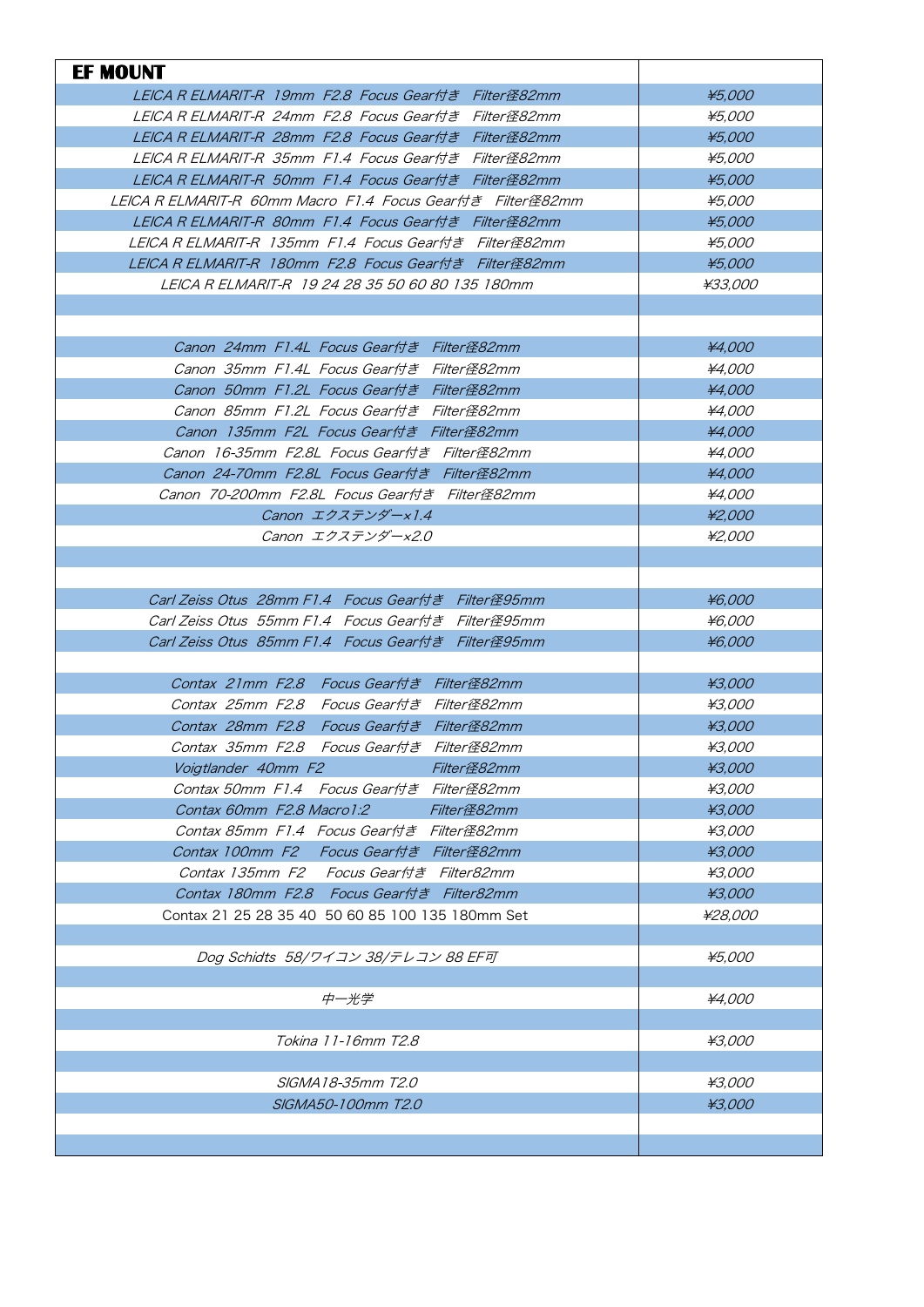| <b>CAMERA ACCESSORY</b>                     |             |
|---------------------------------------------|-------------|
| ARRI SXU-1 & Cforce RF mini motor           | ¥15,000     |
| <b>DJI Focus</b>                            | ¥5,000      |
| TILTA Nucleus-Nano                          | ¥4,000      |
| Follow Focus (FF5同等)                        | ¥4,000      |
| LMB-15 (リテナー 134/114/110/95/80mm)           | ¥5,000      |
| ARRI MB-20                                  | ¥5,000      |
| MATTE BOX (MB18 FLAGなし)                     | ¥3,000      |
| 4 1/2 アダプターリング114-114mm                     | ¥500        |
| ブルーモジュラーハンドル                                | ¥5,000      |
| WOODEN スライドベースセット                           | ¥1,500      |
| ロングスライドベース(45cm)                            | ¥2,000      |
| SONY DSC-RX0M2用ワイコン                         | ¥1,000      |
| Manfrotto MVR901 リモートズーム                    | #1,000      |
| 15фロッド45cm                                  | ¥500        |
| <i>15φロッド30cm</i>                           | ¥500        |
| <i>15φロッド15cm</i>                           | <i>¥500</i> |
| <i>15φロッド10cm</i>                           | ¥500        |
| Manfrotto $D V \mathcal{I} L - \mathcal{K}$ | ¥500        |
| 15¢ smallrig ベースプレート                        | ¥500        |
| 77ミリ-82ミリ変換 (レンズキャップ付き)                     | ¥500        |
|                                             |             |
|                                             |             |
|                                             |             |
| <b>FILTER</b>                               |             |
| ND 2 Kenko 82mm                             | #1,000      |
| ND 4 Kenko 82mm                             | #1,000      |
| ND 8 Kenko 82mm                             | #1,000      |
| ND 16 Kenko 82mm                            | #1,000      |
| ND 32 Kenko 82mm                            | ¥1,000      |
| ND 64 Kenko 82mm                            | ¥1,000      |
| Kenko サーキュラー POLA 82mm                      | #1,000      |
| Black Satin 1 82mm                          | ¥1,000      |
| Black Promist 1/8 82mm                      | #1,000      |
| Kenko Close up 1 2 3 4 82mm                 | ¥2,000      |
| UV保護フィルター 82mm                              | #1,000      |
|                                             |             |
| ARRI バンテージ POLA 4x5.65                      | ¥5,000      |
| Schneider Diopter 1/2 (¢4 1/2)              | ¥1,500      |
| Schneider Diopter 1 (¢4 1/2)                | ¥1,500      |
| Schneider Diopter 2 (¢4 1/2)                | ¥1,500      |
|                                             |             |
|                                             |             |
|                                             |             |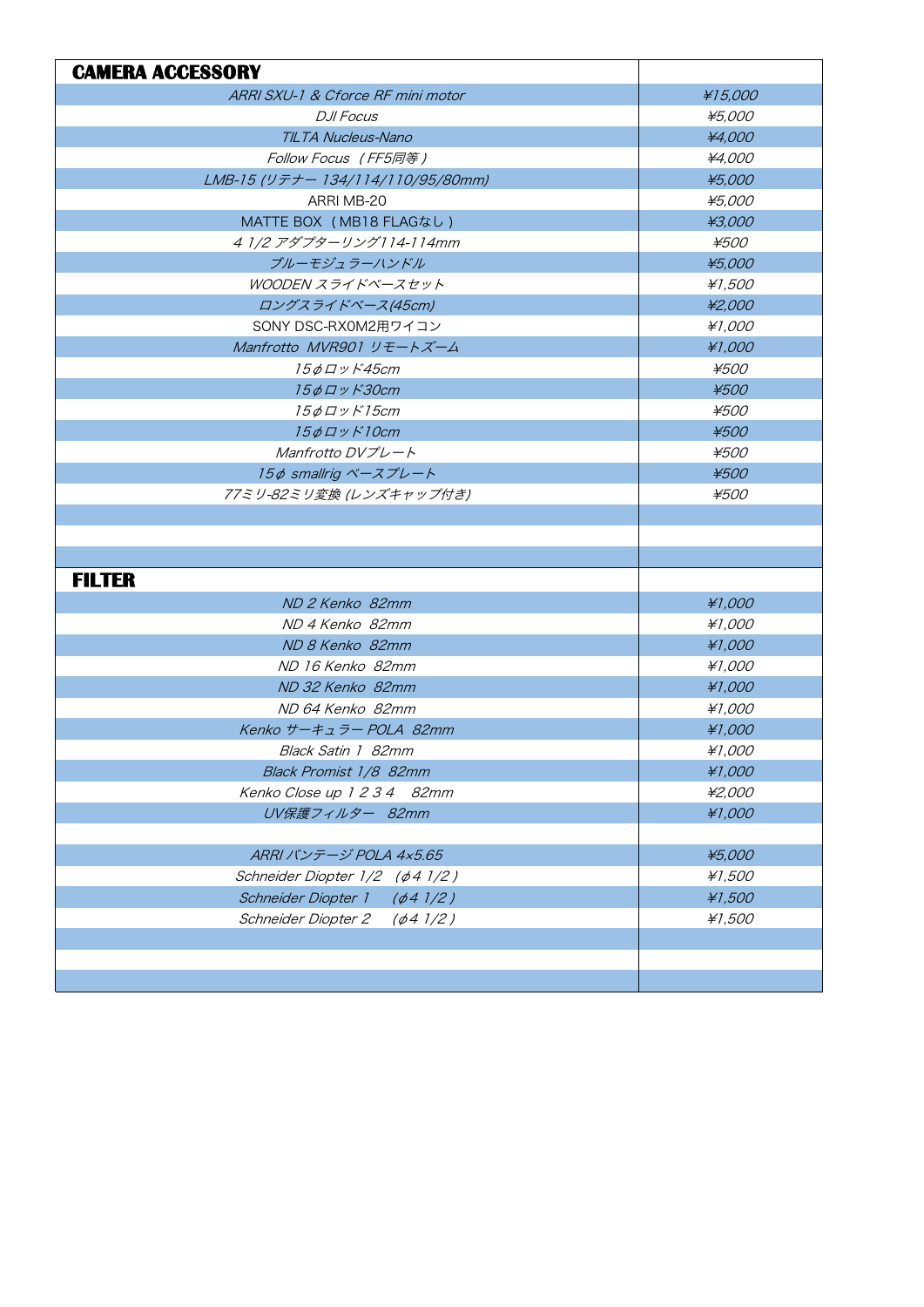| <b>MONITOR</b>                           |         |
|------------------------------------------|---------|
| SONY A250 25インチ                          | ¥10,000 |
| SONY A170 フード付属                          | ¥8,000  |
| Panasonic BT-LH1710 フード付属                | ¥5,000  |
| Panasonic BT-LH1700 フード付属                | ¥3,000  |
| Panasonic BT-LH910 フード付属                 | ¥7,000  |
| Small HD CINE7 RX                        | ¥12,000 |
| Small HD 503                             | ¥6,000  |
| TvLogic SRM-095 フード付属                    | ¥5,000  |
| Tv Logic VFM055A                         | ¥5,000  |
| TvLogic VFM-058W フード付属                   | ¥4,000  |
| ATOMOS SHOGUN7 SSD500GBx2・フード付属          | ¥8,000  |
| ATOMOS SHOGUN INFERNO SSD960GB・フード付属     | ¥7,000  |
| Blackmagic Video Assist 4K monitor フード付属 | ¥3,000  |
|                                          |         |
|                                          |         |
| <b>MONITER MOUNT</b>                     |         |
| <b>Technical Farm Moniter Mount</b>      | ¥3,500  |
| Matthews 17inch Moniter Stand II         | ¥1,500  |
| Velbon 9inch Moniter Stand 車輪付き          | ¥1,000  |
|                                          |         |
|                                          |         |
| <b>MONITER ACCESSORY</b>                 |         |
| ノガアーム 中                                  | ¥1,000  |
| ノガアーム 小                                  | ¥1,000  |
| ナノクランプ                                   | ¥500    |
| Vロッククランプ                                 | ¥500    |
|                                          |         |
| <b>SYSTEM</b>                            |         |
| DMON QUAD 4画面分割機                         | ¥5,000  |
| 分配器1入力3出力                                | ¥1,000  |
| Blackmagic HDMI -SDI コンバーター              | ¥1,000  |
|                                          |         |
|                                          |         |
| <b>TRANSMITTER</b>                       |         |
| TERADEK BOLT XT 500 2レシーバー               | ¥18,000 |
| TERADEK BOLT XT 500 Sidekick             | ¥5,000  |
| TERADEK BOLT 500 3レシーバー                  | ¥15,000 |
|                                          |         |
|                                          |         |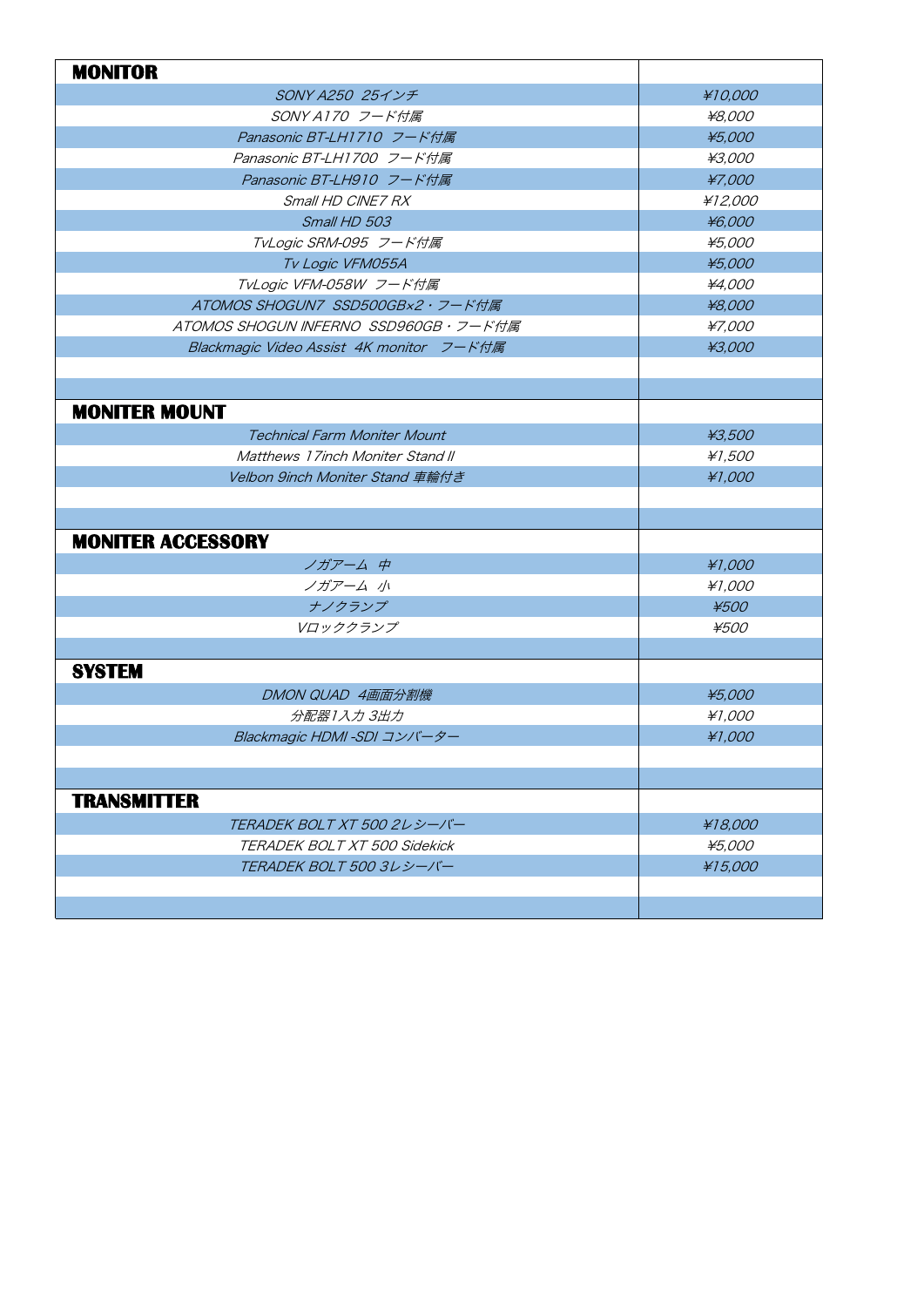| <b>TRIPOD</b>                                  |         |
|------------------------------------------------|---------|
| Sachtler VIDEO 18 II                           | ¥8,000  |
| Sachtler VIDEO 20 plus                         | ¥10,000 |
| Sachtler Baby                                  | ¥1,000  |
| E-image Baby                                   | ¥500    |
| 100mm ハイハット                                    | #1,000  |
| OConnor 2560 HEAD                              | ¥15,000 |
| Ronford MD Big                                 | ¥5,000  |
| Ronford MD Baby                                | ¥5,000  |
| 150mm ハイハット                                    | ¥1,500  |
| Cine Kinetic シネサドル                             | #1,000  |
| マイクスタンド                                        | ¥1,000  |
|                                                |         |
| <b>GRIP</b>                                    |         |
| DJI RONIN 2 (バッテリーx4付属)                        | ¥50,000 |
| Ready Rig                                      | ¥10,000 |
| <b>DJI FORCE PRO</b>                           | ¥5,000  |
| <b>DJIRS2</b>                                  | ¥10,000 |
| <b>RONIN-S</b>                                 | ¥8,000  |
| <b>RONIN-S FOCUS</b>                           | ¥2,000  |
| <b>EASY RIG STABIL</b>                         | ¥12,000 |
| Backstage Equipment マグライナー 大 (三脚ホルダー/マグバッグ付属)  | ¥3,000  |
| Backstage Equipment マグライナー ミニ (三脚ホルダー/マグバッグ付属) | ¥3,000  |
| イージーチルト                                        | ¥1,000  |
| Ronin-S サイドハンドル                                | ¥500    |
|                                                |         |
|                                                |         |
| <b>POWER</b>                                   |         |
| <b>BATTERY DUO-C198</b>                        | ¥1,800  |
| <b>BATTERY DUO-C98</b>                         | ¥1,200  |
| bebob V150 (バッテリーライト不可)                        | ¥1,500  |
| bebob V98 (バッテリーライト不可)                         | #1,000  |
| bebob 2連アダプター                                  | ¥1,000  |
| <b>BATTERY VL-4S</b>                           | ¥2,000  |
| <b>BATTERY VL2PLUS</b>                         | ¥500    |
| <b>IDX EB-2</b>                                | ¥1,000  |
| CANON 4PIN 2mケーブル                              | ¥500    |
|                                                |         |
| SONY L BATTERY                                 | ¥500    |
| SONY L BATTERY チャージャー                          | ¥1,000  |
| DJI RONIN 2 バッテリー (TB50)                       | ¥1,000  |
|                                                |         |
| <b>BATTERY ACCESSORY</b>                       |         |
| TILTA Universal Battery V-Mount Plate          | ¥2,000  |
| <b>IDX V-V Plate</b>                           | #1,000  |
| IDX 15¢ V-Mount Adapter Plate                  | ¥1,000  |
| NEP L Battery to D-tap XP-12-S                 | ¥1,000  |
| D-tap 4hab ケーブル30cm                            | ¥500    |
| D-tap 延長 ケーブル30cm                              | ¥500    |
| D-tap 2股 ケーブル30cm                              | ¥500    |
|                                                |         |